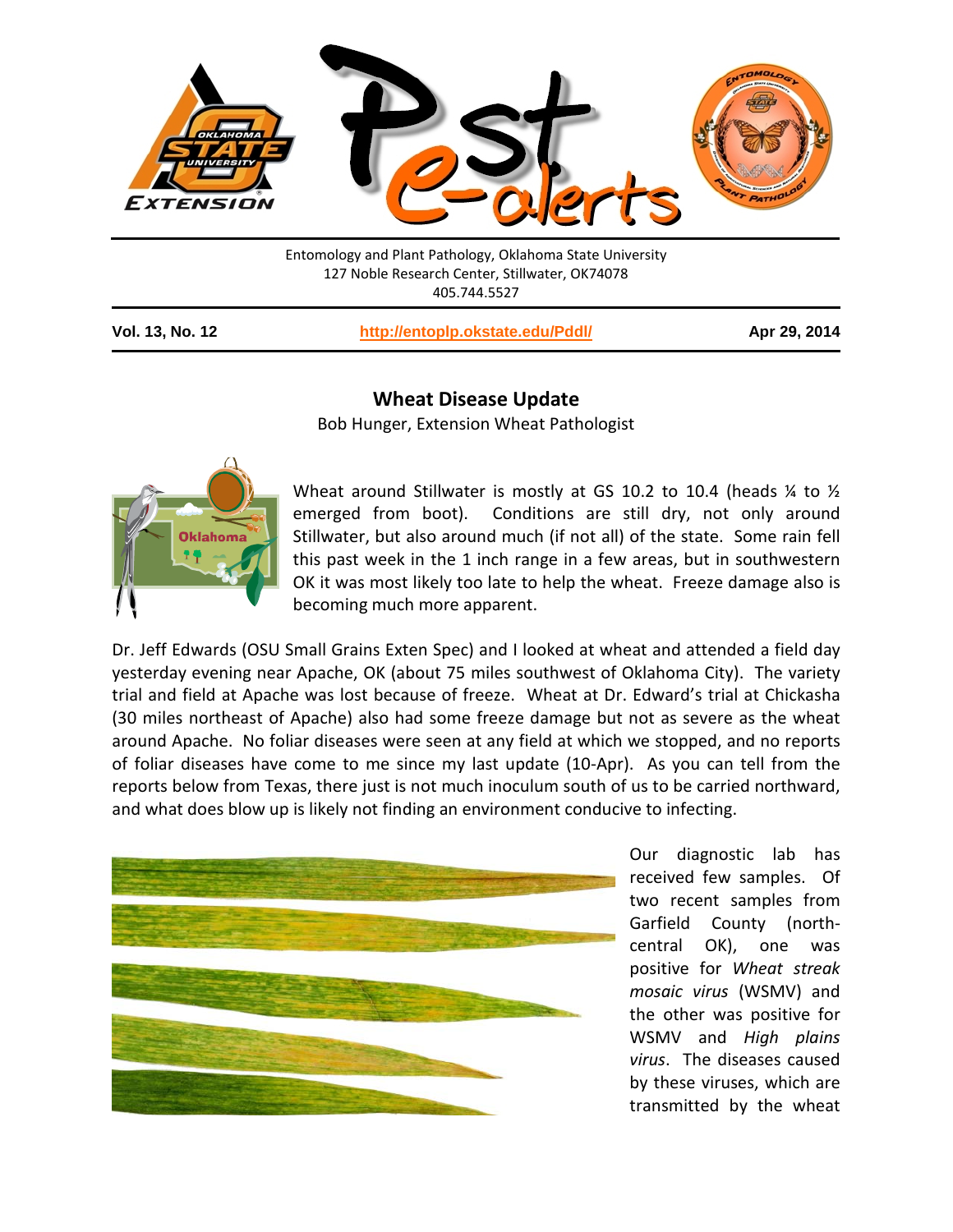curl mite, were fairly widespread in Oklahoma in 2013 and probably will be again in 2014. However, I suspect that the drought and freeze will mask these infections.

**Texas:** Dr. Ron French (Asst Prof, Extn Plant Pathologist, Texas A&M AgriLife Extn Service) 25-Apr-2014: Was driving all day and night (600 miles) yesterday looking at crops from Castroville to the Lower Rio Grande Valley and back. Today heading back to Amarillo. Last Tuesday April 15 I drove from Amarillo to Wichita Falls (Northern Central part of the state right along the Oklahoma border) and back to Amarillo (220 miles NW of Wichita Falls). Looked at commercial wheat and some trial plots in Chillicothe.



Did not see any rust at all and brought samples back just to make sure. In the Wichita Falls area, wheat was at Feekes 10.4 (3/4 fully headed) on average. So now they should be at least flowering. In the Chillicothe area (65 miles NW of Wichita Falls towards Amarillo) wheat was on average at Feekes 10.3 (heading half complete). Have not heard of any rust in this area (Rolling Plains and Panhandle) this week.

I have not received any feedback of stripe rust moving north of Ellis County (from my April 10 report), although now it is also in Hill County, adjacent to Ellis, but in a SW direction. In Hill County, wheat with stripe rust was past pollination and into grain fill. Even in Bell county (Temple area, 120 miles south/southeast of Dallas) there was trace levels of stripe rust and none in the flag leaf. Except for the Texas Panhandle, all other areas will soon (early next week for the Vernon area) be out of the window for spraying any fungicides.

So the good news is that rust is not moving north, yet. With warm temperatures during the day but cool at night, this might be affecting continuous fungal growth for both stripe and leaf rust fungi.

**Texas:** (from a report issued by Dr. Erick DeWolf at KSU 25-Apr-2014: Texas has reported some stripe rust activity just south of Dallas but warm temperatures have slowed the progress of that disease. Bob Bowden, USDA Plant Pathologist, reports that leaf rust remains active in research plots near San Antonio, Texas. However, the disease remains at low levels in commercial fields according to Tom Isakeit, Extension Plant Pathologist for Texas A&M. Wheat fields in southern Texas are nearly ready for harvest.



**Kansas:** Dr. Erick DeWolf, Extension Wheat Pathologist, Kansas State University 24-Apr-2014: The risk of severe leaf diseases remains low throughout Kansas. My own scouting and reports from K-State agronomists indicate that leaf rust and stripe rust are not present in the state. Tan spot, septoria leaf blotch, and powdery mildew were absent

in most fields; however, we did find a small number of fields with low levels of tan spot in Saline, McPherson, and Sedgwick counties. These fields all had wheat residue from previous